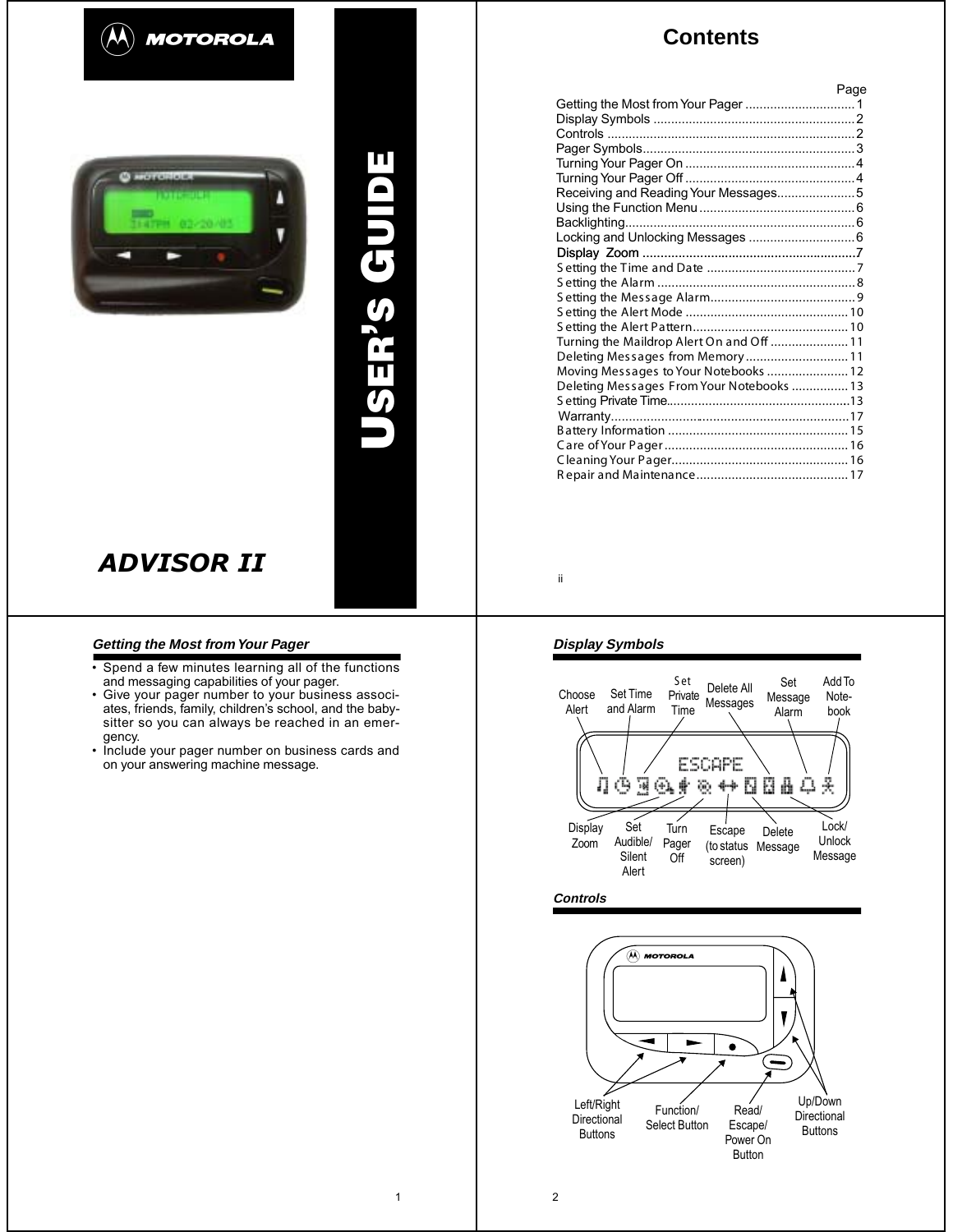# **Pager Symbols**

# **Pager Status Symbols: (Left column)**

- ë Power On
- $\Box$  Audible Alert Mode<br> $\Box$  Private Time
- Private Time
- Ö Alarm

# **Message Status Symbols: (Top two rows of display)**

- **i** Locked Message
- Maildrop Indicator (Alert Enabled)
- Maildrop Indicator (Alert Disabled)
- <sup>■</sup> Message In Memory Indicator<br>■ Memory Full Indicator
- <sup>集</sup> Memory Full Indicator<br><u>凸</u> Alarmed Message
- Alarmed Message

# **Function Menu Symbols: (Bottom row of display)**

- **□** Choose Alert<br>**④** Set Time and
- **৾**<br>**∄** Set Private Time
- Set Private Time
- **i** Set Audible Alert
- <u></u> Set Silent Alert
- ó Turn Pager Off
- $\bigoplus$  Escape (to status screen)
- Ñ Delete Message<br>**Ñ** Delete All Messa
- **ñ** Delete All Messages<br>**∄** Lock Message
- **A** Lock Message<br>금 Unlock Messag
- Unlock Message
- Maildrop Indicator (Alert Enabled)
- Ì Maildrop Indicator (Alert Disabled)
- Ö Set Message Alarm
- ¶ Add to Notebook

3

# **Receiving and Reading Your Messages**

When a message is received, your pager alerts and displays a flashing  $\ddot{=}$  symbol.

➊ Press any button to stop the alert.

<sup>●</sup> Press <sup>■</sup> to display your message.

The pager automatically stores the message and the time and date it is received.

A flashing arrow  $\dot{\mathbf{F}}$  at the bottom right corner of the screen indicates the message you are reading continues beyond the four lines of the display.

Press $\bullet$  to advance to the next screen of the message.

Press  $\blacktriangledown$  to read your message line by line.

Press and hold  $\blacktriangleright$  to rapidly scroll through your message, screen by screen.

If more than one message exists, press  $\blacktriangleleft$  or  $\blacktriangleright$  to select the message you want to read. The symbol  $\mathbb{Z}$ indicates the location of the message. Press $\bullet$  to display your message. While reading your messages, you can press  $\blacktriangleleft$  or  $\blacktriangleright$  to view the previous or next message.

A flashing  $\odot$  symbol indicates you have a message that has not been read. The pager alerts at predetermined intervals to remind you of any unread messages.

ADVISOR *II* pagers store up to 19 personal messages in memory.

- <sup>4</sup> Display Zoom On
- <sup>4</sup> Display Zoom Off

# **Other Symbols:**

**RODUCTION**

- $\overline{B}$  Enter Private Time Menu and Private Time Enabled
- **T** Private Time Disabled
- 24hr 24 Hour Time
- AM AM Time
- PM PM Time
- **A** Disable Alarm
- <sup>5</sup>Ω<sup>2</sup> Enable Alarm
- No Message Alert (On Choose Alert Menu)
- Chirping Alert (On Choose Alert Menu)
- **Example Full Battery Gauge**
- $\overline{F}$  **Low Battery Gauge**
- **T** T Out of Range
- $\ddot{\bullet}$  Message Continuation
- $\overline{+}$ Truncated Message
- **&** Errored Data Indicator

# **Turning Your Pager On**

## $Press \rightarrow$

Your pager alerts and shows  $\odot$  in the left column of the display. The time and date are shown at the bottom of the display.

# **Turning Your Pager Off**

- **Ⅰ** Press  $\bullet$  to display the function menu.
- **❷** Press  $\blacktriangleleft$  to move the cursor to  $\ddot{\mathbf{\%}}$ .
- <sup>●</sup> Press twice to turn the pager off.
- 4

# **Using the Function Menu**

Press  $\bullet$  to display the function menu.

The function menu gives you access to the many features of your pager through a series of symbols and prompts. For example, when the function menu screen is first displayed, the  $\biguparrow \biguparrow$  symbol flashes, indicating the present position of the cursor. You can now press  $\blacktriangleleft$  or  $\blacktriangleright$  to move the cursor within the function menu.

**NOTE:** To exit from any menu without making changes, press<sup> $\blacksquare$ </sup>

# **Backlighting**

The pager's backlight illuminates in low-light conditions when any button is pressed. You can manually activate or deactivate the backlight at any time by pressing and holding  $\bullet$  for two seconds. If no other buttons are pressed, the backlight automatically turns off when the pager returns to the standby mode.

# **Locking and Unlocking Messages**

Up to 10 messages can be locked in memory, preventing them from being replaced when memory is full (indicated by the  $\ddot{\bullet}$  symbol).

## $\bullet$  Press $\bullet$ .

- $\bullet$  Press  $\bullet$  or  $\bullet$  to select the message to lock.
- <sup>●</sup> Press to display the function menu.
- **☉ Press ► to move the cursor to lock (** $\frac{1}{10}$ **) or unlock**  $\left( \frac{1}{2} \right)$ .
- **☉ Press to lock or unlock the message.**
- **☉** The symbol **i** or **i** is displayed, indicating the status of the message in memory.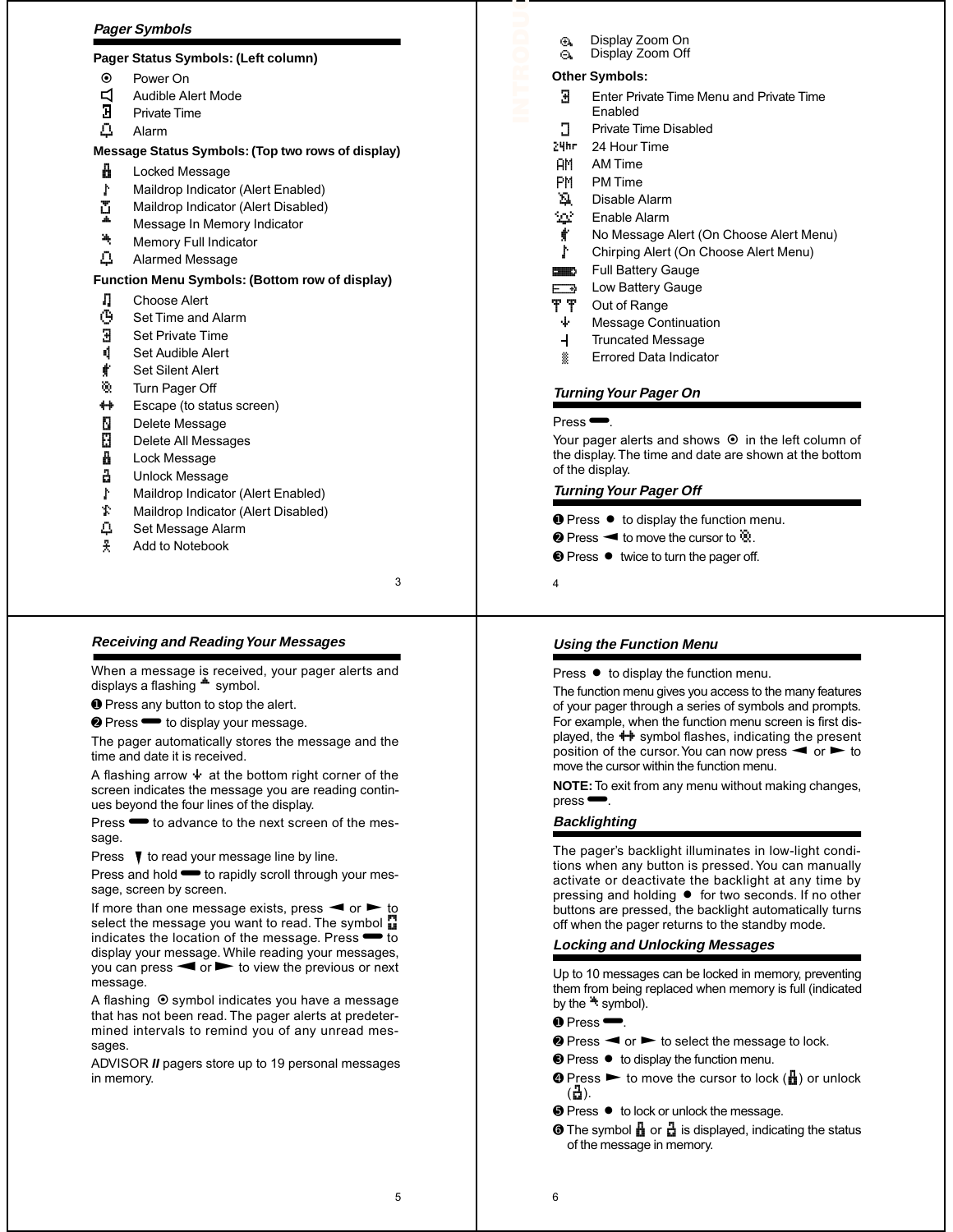## **Setting the Time and Date**

- **Ⅰ** Press to display the function menu.
- **❷** Press **◀** to move the cursor to  $\ddot{\bullet}$ .
- <sup>●</sup> Press to display the set-time screen.
- **☉** Press ► to move the cursor to the hour digit.
- $\bullet$  Press  $\blacktriangle$  or  $\nabla$  to adjust the hour.
- $\odot$  Press  $\triangleright$  to move the cursor to the minute digit.
- $\bullet$  Press  $\blacktriangle$  or  $\nabla$  to adjust the minute.
- ➑ Repeat the process for each set of digits: AM/PM/ 24 hr., month/day/year.
- **<sup>●</sup>** Press to activate the time and date change.



*Example of Set-Time Screen*

If you move the cursor past the last symbol in the row ( far right), it automatically w raps around and displ ays at the first symbol in the beginning of the same r ow ( far left)

NOTE: To exit from any menu without making changes, press Ë .

# **Display Zoom**

When this feature is enabled, the standard 4-line display is converted to a 2-line display. The characters are enlarged vertically, increasing message readabilit y.

## **To Enable Display Zoom:**

**O** From the Function menu, press < to move the cursor to  $\bigoplus_k$ .

7

**NOTE**: If the alarm expires without being acknowl-<br>edged, the **L**, symbol flashes until any button is pressed.

**NOTE:** To exit from any menu without making changes, press Ë .

## **Setting the Message Alarm**

This feature allows you to set a one-time or a daily alarm for a particular personal message. You can set an alarm for up to five personal messages.

## **To set a one-time message alarm:**

- $\bullet$  Press $\bullet$ .
- $\bullet$  Press  $\bullet$  or  $\bullet$  to select the message you want to alarm.
- **Press to display the function menu.**
- **☉** Press  $\triangleright$  to move the cursor to  $\mathbb{L}$ .
- **I** Press to display the set-message-alarm screen.

When the screen is first displayed, the cursor is at the far left position.

This symbol defines the alarm status—either alarm enabled  $(\mathbf{L}^{\mathbf{L}})$  or alarm disabled  $(\mathbf{L}^{\mathbf{L}})$ .

➏ From the set-message-alarm screen, follow the same steps described in Setting the Alarm.

#### **To set a daily message alarm:**

Follow the instructions above to set the alarm time, then follow the instructions in "To set the alarm to alert daily" under Setting the Alarm.

The **the symbol replaces the <sup>the</sup> symbol when the mes**sage alarm is set.

At the selected time, your pager vibrates or emits a 12 second alert, depending on the current alert mode. Press  $\bullet$  to display the message for which the alarm is set.

9

# **❷ Press ● Display zoom is now active.**

All new and stored messages including notebook messages are displayed in a 2-line format. Pager prompts are not enlarged in the zoom mode .

#### **Setting the Alarm**

The alarm on your pager can be set for a specific time and date, or it can be used as a daily alarm.

# **To set the alarm for a specific time and date:**<br>**O** Press  $\bullet$  to display the function menu.

- 
- 
- **❷ Press ◄ to move the cursor to**  $\ddot{\theta}$ **.**<br>**❸ Press ♦ to display the set-time-and-alarm screen.** <br>**❹ Press \fectallarm screen.** 
	-



*Example of Set-Time-and-Alarm Screen*

The alarm symbol defines the alarm status—either alarm enabled  $(\cdot, \cdot)$  or alarm disabled  $(\cdot, \cdot)$ .

- $\bullet$  Press  $\blacktriangleright$  to move the cursor to  $\Box$ .
- **☉ Press ▲ or V** to enable or disable the alarm.<br> *●* **Press ►** to move the cursor to the hour digit.
- 
- **<sup>O</sup>** Repeat the process for each entry (minute, AM/PM, and date).
- ➒ Press Á to activate your selection. The Ö symbol is shown on the display.

At the selected time, your pager emits a 12-second audible alert even if the pager is in the silent mode.

## **To set the alarm to alert daily:**

**Pr** Pr Re ar Pr is the solution of the *GET* Fist<br> **ist**<br> **GETTING**<br>
STARTED<br>
BETTING **FI** Pr Re an Pr is thinking is solid that the accompany of  $\mathbf{s}$  and  $\mathbf{s}$  and  $\mathbf{s}$  and  $\mathbf{s}$  and  $\mathbf{s}$  and  $\mathbf{s}$  and  $\mathbf{s}$  and  $\mathbf{s}$  and  $\mathbf{s}$  and  $\mathbf{s}$  and  $\mathbf{s}$  and  $\mathbf{s}$  and  $\mathbf{s}$  and  $\mathbf{s}$ **GETTING**<br>
ible<br>
the<br>
computed<br>
ibed<br>
ibed<br>
iec te<br>he).to<br>cordite<br>alaste<br>dation **GETTING** BETTING STARTED STARTED START IS STARTED START START START START START START START START START START START START START START START START START START START START START START START START START START START START STA **Pre**<br>Pre Rean<br>Barris starting<br>Liberation<br>Mission **GETT**<br>ble<br>he y (on<br>am he<br>ibe<br>ibe<br>decided tc<br>
le |<br>
Lto on<br>
tte |<br> **ala**<br>
ste |<br>
ller Follow the steps previously described, except when setting the date, press  $\blacktriangledown$  for the date entries until you see a blank month, day, and year (--/--/--). The alarm is now set to alert every day at this specified time.

8

The **\*\*** symbol replaces the **:4** symbol after the alarm has sounded unless the alarm is set to alert daily .

**NOTE**: If the alarm expires without being acknowledged, the  $\Box$  flashes until the message is read.

# **Setting the Alert Mode**

The alert can be set as either audible or silent.

**Ⅰ** Press  $\bullet$  to display the function menu.

 $\odot$  Press  $\blacktriangleleft$  to move the cursor to  $\mathbb{I}$  or  $\mathbb{I}$ .

The  $\mathbb{I}$  symbol is displayed if the pager is in the silent alert mode (prompting you to enter the audible mode, if desired). The  $\frac{1}{3}$  symbol is displayed if the pager is in the audible alert mode (prompting you to enter the silent mode, if desired). **O** Press **A** to **T** to enable or defined the process **C** for **C** for  $\theta$  for  $\theta$  for  $\theta$  for  $\theta$  for  $\theta$  for  $\theta$  for  $\theta$  for  $\theta$  and date).<br>
At the selected time, your pag audible alert even if the gager is  $\pi$ 

 $\bullet$  Press  $\bullet$  to select the desired alert mode.  $10$ 

If the selected mode is audible (i), your pager emits a short chirp. If the selected mode is silent  $(\mathbf{H})$  and your pager is equipped with a vibrator, your pager vibrates.

# **Setting the Alert Pattern**

**NOTE:** The pager must be in the audible alert mode to select the alert pattern.

Your pager has a standard alert (1), seven different pleasing alerts (2 through 8), and a chirping alert ( $\Box$ ), allowing you to select and change the alert. You can also select no alert  $(\parallel$  ).

To change your alert:

- **Ⅰ** Press  $\bullet$  to display the function menu.
- $\bullet$  Press  $\blacktriangleleft$  to move the cursor to  $\Box$ , then press  $\bullet$ .

<sup>
■</sup> Press < or  $\blacktriangleright$  to move the cursor to the desired alert. The pager gives a sample of each alert when scrolling through the selections.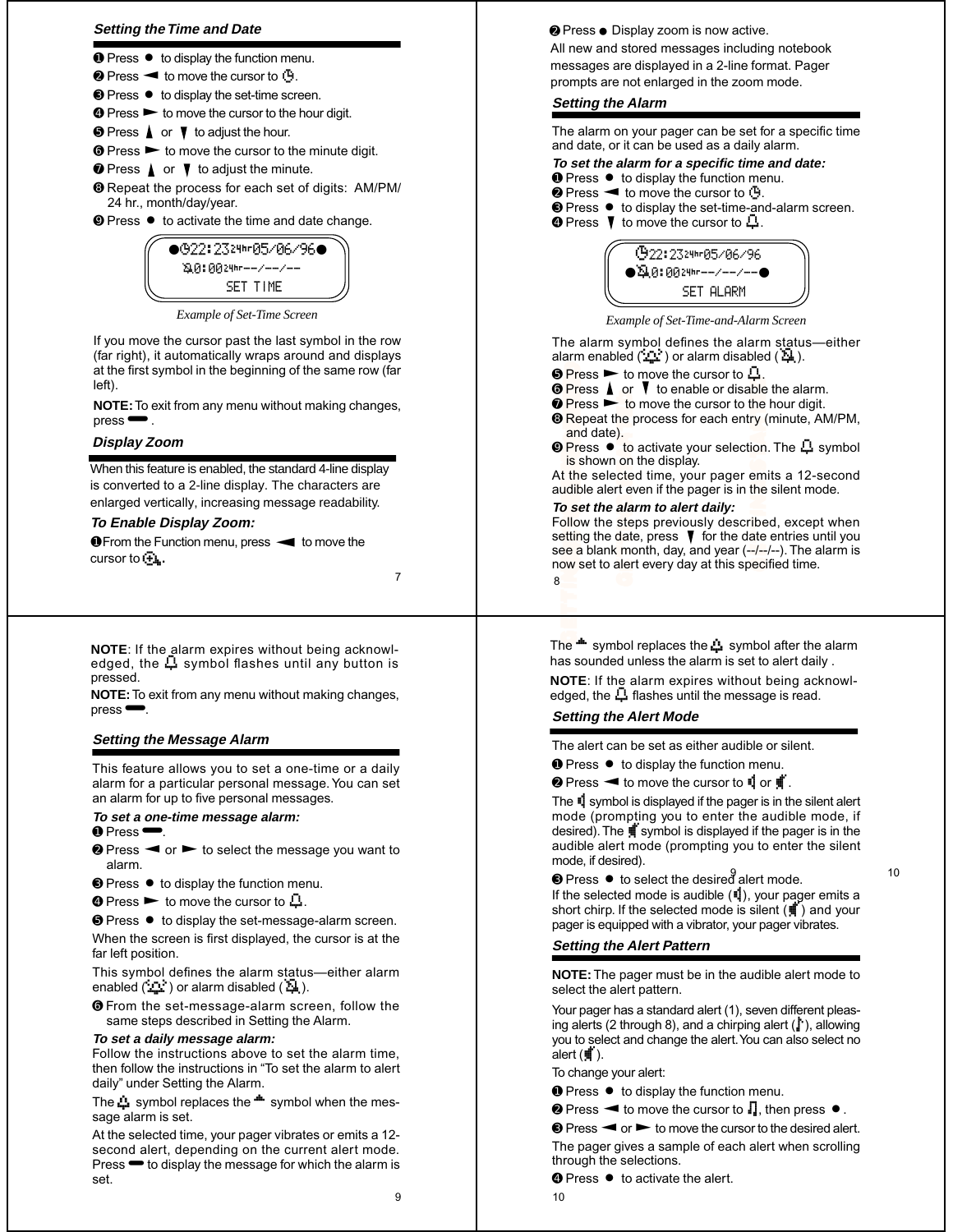

*Example of the Alert Pattern Screen*

# **Turning the Maildrop Alert On and Off**

You can set your pager to alert when a maildrop (also known as information service) message is received.  $\bullet$  Press $\bullet$ .

- 
- $\odot$  Press  $\uparrow$  to move the cursor to  $\uparrow$ . **☉ Press ● to display the function menu.**
- **☉ Press ►** to move the cursor to the alert on  $(F)$  or alert off (Ì) symbol.

The symbol  $\mathfrak k$  is displayed if the maildrop alert is on (prompting you to turn it off, if desired).

The symbol  $\ddot{\mathbf{i}}$  is displayed if the maildrop alert is off (prompting you to turn it on, if desired).

**☉** Press ● to select the desired maildrop alert mode.

# **Deleting Messages from Memory**

You can delete an unlocked and un-alarmed message from memory while you are viewing the message or through the function menu.

# **To delete messages using the function menu:**

- $\bullet$  Press  $\blacktriangleleft$  or  $\blacktriangleright$  to select the message you want to delete from memory.
- **❷ Press to display the function menu.**
- $\bullet$  Press  $\blacktriangleright$  to move the cursor to  $\blacksquare$ .
- **☉ Press to receive confirmation of the request.**
- **<sup>⊙</sup>** Press to delete the message.

11

# **Deleting Messages from Your Notebooks**

- $\bullet$  Press  $\blacktriangleright$  to move the cursor to  $\frac{1}{2}$ .
- <sup>●</sup> Press <sup>●</sup> to display a list of notebook messages.
- $\Theta$  Press  $\triangle$  or  $\blacktriangledown$  to scroll through the list until  $\blacktriangledown$  is displayed at the notebook message you want to delete.
- **<sup>●</sup>** Press to display the function menu.
- $\odot$  Press  $\blacktriangleright$  to move the cursor to  $\Box$ .
- **☉ Press to confirm the delete request.**
- $\odot$  Press  $\bullet$  to delete the message. Repeat these steps to delete each message.

# **Setting Private Time**

To set your pager's Private Time feature, proceed as follows:

- **O** Press to display the function menu.
- $\odot$  Press  $\blacktriangleleft$  to move the cursor to  $\ddagger$ .
- ➌ Press Á to display the Private Time screen.

When the screen is first displayed, the cursor is at the farthest left position. The enabled  $(\frac{\pi}{d})$  or disabled  $($ symbol indicates the current status.



*Example of Private Time Screen*

- $\bullet$  Press  $\blacktriangle$  or  $\blacktriangledown$  to select  $\exists$  or  $\Box$ .
- $\odot$  Press  $\triangleright$  to move the cursor to the hour digit. The Private On time is displayed on the left and the Private Off time is displayed on the right.
- $\bullet$  Press  $\blacktriangle$  or  $\nabla$  to adjust the hour.

## **To delete all unlocked, un-alarmed and read messages from memory:**

**O** Press ● to display the function menu.

- $\bullet$  Press  $\blacktriangleright$  to move the cursor to  $\mathbb{R}$ .
- **<sup>⊙</sup>** Press twice.

All unlocked, un-alarmed and read messages are now deleted.

**NOTE**: Personal and maildrop notebooks are not deleted with this feature.

## **Moving Messages to Your Notebooks**

Your pager has two notebook areas: a personal notebook for storing personal messages, and a maildrop notebook for storing information service messages.

## **To store a message in your personal notebook:**  $\bullet$  Press $\bullet$

- $\odot$  Press  $\blacktriangleleft$  or  $\blacktriangleright$  to move the cursor to select the message you desire to move into your personal notebook.
- <sup>●</sup> Press to display the function menu.
- **☉** Press  $\triangleright$  to move the cursor to  $\frac{1}{2}$ .
- **☉ Press to move the message into your personal** notebook.

The  $\frac{1}{2}$  symbol is shown in the top right-hand corner of the display.

## **To store a message in the maildrop (information service) notebook:**

Follow the same steps as described for storing personal notebook messages.

The  $\frac{2}{3}$  symbol is shown in the second row, right-hand corner of the display.

12

- ➐ Repeat the process for each set of digits for both the on time and the off time (hour, minute, AM/PM if your pager is set to display time in the 12 hour mode).
- **☉ Press to activate Private Time.**

The  $\mathbf{H}$  symbol is displayed if the Private Time function is enabled. If the on time is equal to the off time, the pager does not enable the Private Time function.

# **Other Features**

**Battery Gauge:** The battery gauge indicator is located on the status screen and keeps you informed of the battery energy level. The five indicators range from full to low:  $\bullet$  (full),  $\bullet$   $\bullet$  (3/4),  $\bullet$  (1/2),  $\bullet$  (1/4), and  $\Box$  (low).

**Key Click:** When this feature is enabled, and the pager is in the audible mode, a "click" is emitted whenever a button is pressed. The click is not heard when the pager is in the silent mode.

**Duplicate Message:** If the same message is received more than once, DUPLICATE MESSAGE is displayed at the beginning of the new message. The new message contains the latest time and date stamp.

**Out of Range:** With this option enabled,  $\overline{T}$  **T** is displayed whenever you are out of range of the paging transmitter. Your pager can also alert you of this if this feature is enabled. The symbol  $\overline{T}$   $\overline{T}$  is no longer displayed when you return to your transmitting area.

**Errored Data Indicator:** The « symbol displays when potentially corrupt data is received. The indicator alternates with the corrupted character.

13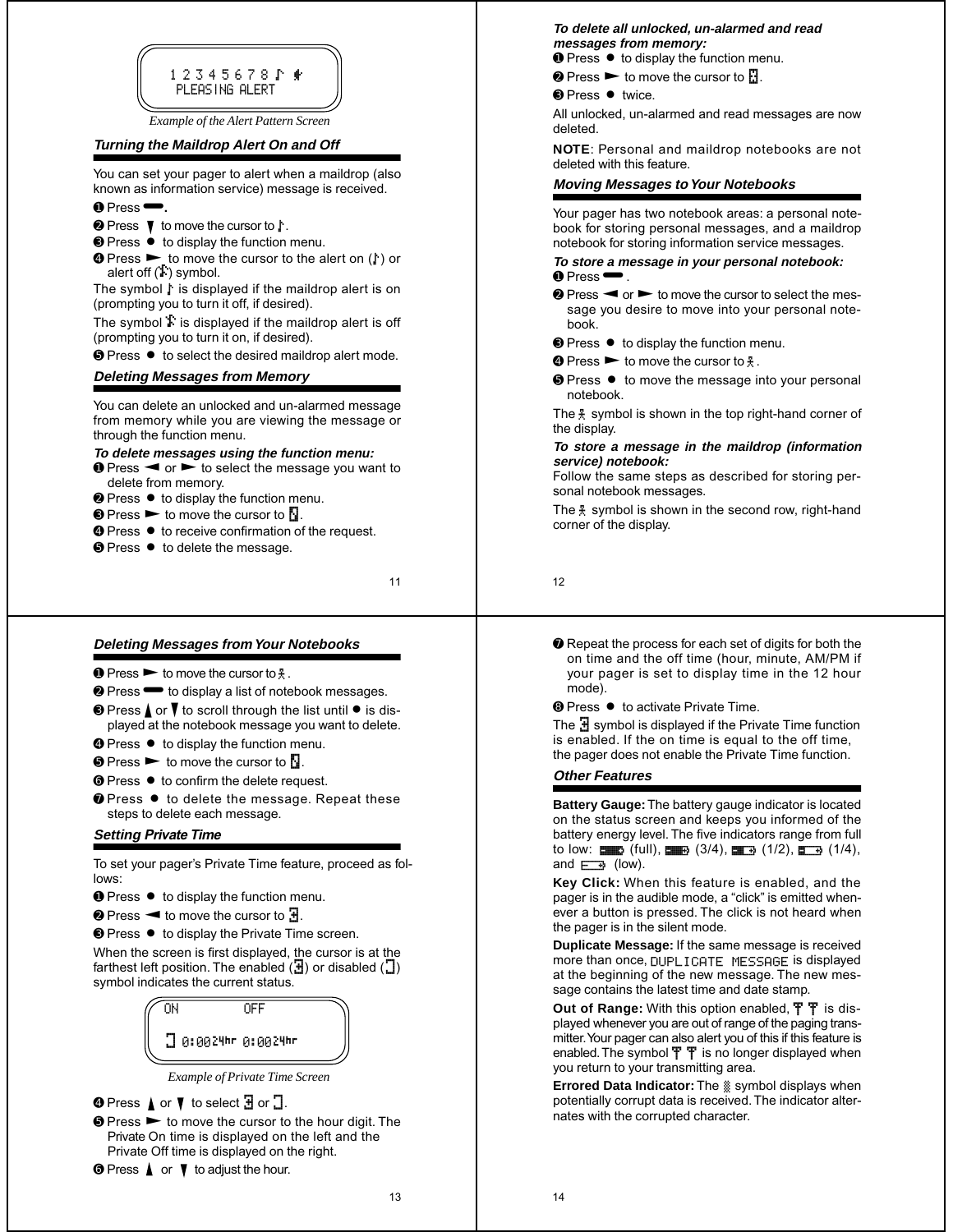**Maildrop History**: When this option is enabled, the pager stores up to five history files per maildrop (information services) slot selected. When a new maildrop message is received on a specific slot, the existing message is "pushed" into the history area and the new message is stored in the maildrop slot. When a sixth history file is received, the oldest history file is deleted.

## **Battery Information**

Your pager is designed to operate with a single AA-size alkaline battery (carbon zinc batteries are not recommended). See the diagram on the following page for the battery door location.

To install or replace the battery, place the pager face down and proceed as follows:

- ➊ Unlock the battery door by sliding the door latch away from the battery door.
- ➋ Slide the battery door in the direction of the arrow (toward the outer edge).
- ➌ Lift the battery door away from the housing to remove it. Lift the battery out of the battery compartment, taking note of the positive (**+**) and negative (**-**) markings on the battery and the pager housing.



## R epair and Maintenance

Your pager, properly handled, is capable of many years of trouble-free service.

However, If your pager ever requires service, please call Motorola customer care at 800 422 4210.

## **Warranty**

## **ONE (1) YEAR STANDARD LIMITED WARRANTY AND PROVISIONS (U. S. A. ONLY)**

Motorola warrants the pager against defects in material and workmanship under normal use and service for the period of time specified below. This express warranty is extended by Motorola to the original end user purchaser only and is not assignable or transferable to any other party. This warranty sets forth the full extent of MOTOROLA's responsibilities regarding the pager. Repair, replacement, or refund of the purchase price, at MOTOROLA's option, is the exclusive remedy. THIS WARRANTY IS GIVEN IN LIEU OF ALL OTHER WARRANTIES, EXPRESS OR IMPLIED, INCLUDING WITHOUT LIMITATION, IMPLIED WARRANTIES OF MERCHANTABILITY AND FITNESS FOR A PARTICULAR PURPOSE. THIS WARRANTY IS LIMITED TO THE DURATION CHOSEN. IN NO EVENT SHALL MOTOROLA BE LIABLE FOR DAMAGES IN EXCESS OF THE PURCHASE PRICE OF THE MOTOROLA PAGER, FOR ANY LOSS OF USE, LOSS OF TIME, INCONVENIENCE,



 *ADVISOR II Pager Battery Replacement (rear view)*

To install a new battery, reverse this procedure, taking note of the positive (**+**) and negative (**-**) markings.

**CAUTION:** Do not insert the battery backwards or the messages stored or locked in memory will be erased.

# **Care of Your Pager**

To maintain the fine optical quality of the display in the pager, do not subject it to extreme temperatures and moisture.

# **Cleaning Your Pager**

To clean smudges and grime from the exterior of the housing, use a soft, nonabrasive cloth moistened in a mild soap and water solution. Rinse the surface using a second cloth moistened in clean water. Do not immerse the pager in water. **Do not use any other cleaning solutions.**

16

COMMERCIAL LOSS, LOST PROFITS OR SAVINGS OR OTHER INCIDENTAL, SPECIAL OR CONSEQUENTIAL DAMAGES ARISING OUT OF THE USE OR INABILITY TO USE SUCH PRODUCT, TO THE FULL EXTENT SUCH MAY BE DISCLAIMED BY LAW.

Motorola pagers are shipped from the factory with a standard limited warranty of one (1) year on parts and labor from date of purchase by the original end user purchaser, based on proof of purchase. In the event of a defect, malfunction, or failure to conform to specifications during the warranty period, Motorola, at its option, will either repair, replace or refund the purchase price of the pager. Repair, at Motorola's option, may include the replacement of parts or boards with functionally equivalent reconditioned or new parts or boards. Replaced parts and boards are warranted for the balance of the original warranty period. All parts and boards removed in the replacement process shall become the property of Motorola. This warranty does not cover defects, malfunctions, performance failures or damages to the unit resulting from use in other than its normal and customary manner, misuse, accident or neglect, the use of non- conforming parts, or improper alterations or repairs. This warranty does not cover wear and tear on covers or housings, nor the coverage or range over which the pager will receive signals. **Forinformation on how to receive service on Motorola pagers or covered accessories, call 1- 800-422-4210 or 1- 800- 522-5210 (TTY). Pager warranty will be VOID if any of the following conditions occur:**

•Pagers that are incomplete such as those in which boards or components are missing and/ or incompatible.

• Pagers whose serial numbers do not match on the boards, or pagers in which the board serial numbers don't match the housing.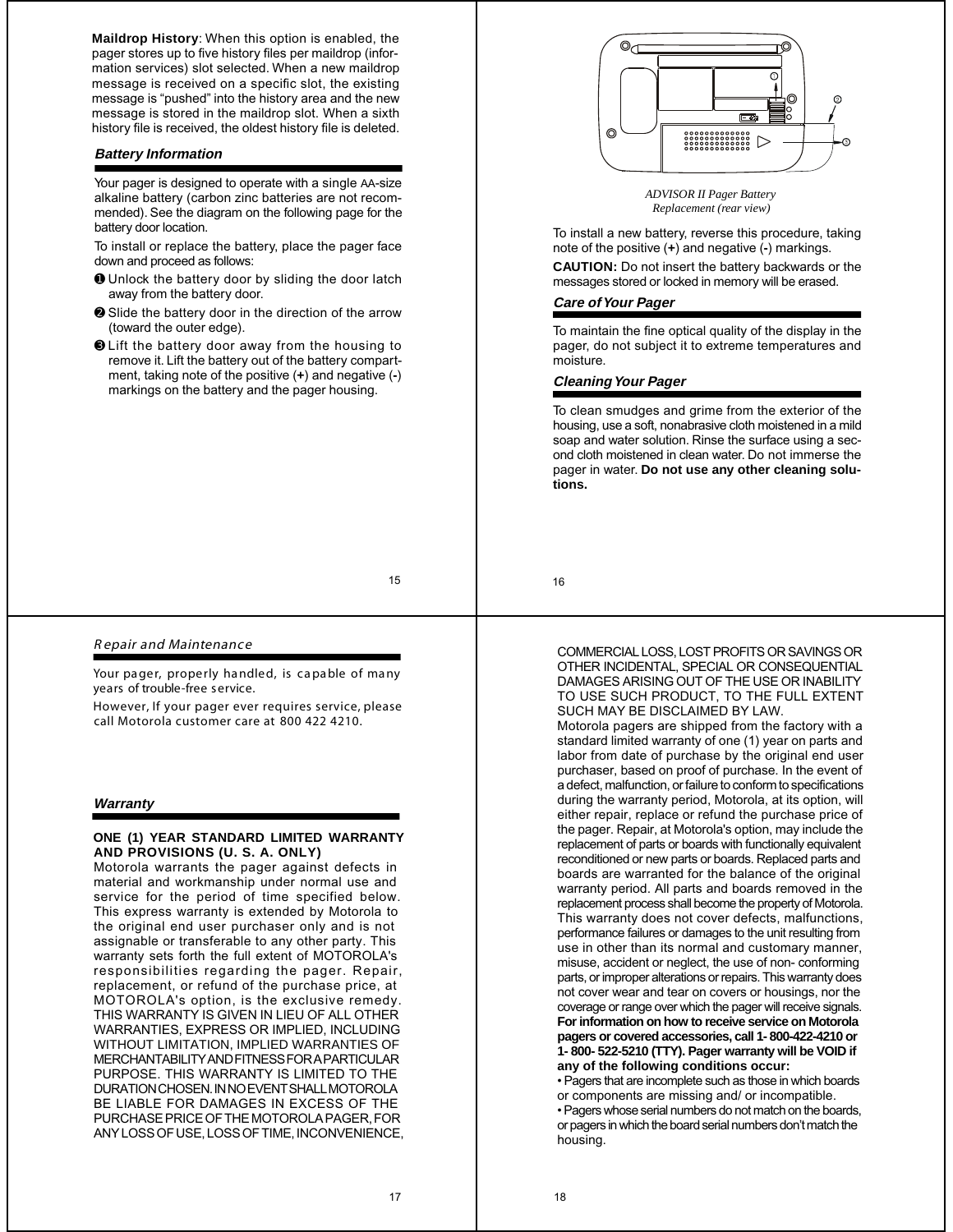• Pagers that have been opened by, or had work performed by, anyone other than a Motorola authorized pager service center.

• Pagers received with non- conforming or non- Motorola housings or parts. Flat rate repair fees apply to pagers and accessories not covered under warranty.

# **STATE LAW RIGHTS**

SOME STATES DO NOT ALLOW THE EXCLUSION OR LIMITATION OF INCIDENTAL OR CONSEQUENTIAL DAMAGES, OR LIMITATION ON HOW LONG AN IMPLIED WARRANTY LASTS, THEREFORE THE ABOVE LIMITATIONS OR EXCLUSIONS MAY NOT APPLY.

Anyone intending to use a radio in a location where hazardous concentrations of flammable materials exist (hazardous atmosphere) is advised to become familiar with the subject of intrinsic safety and with the National Electric Code NFPA 70 (National Fire Protection Association) Article 500

(hazardous [classified] locations). UL Approval labels are attached to the ADVISOR *II* Pager to identify the unit as being UL Approved for specified hazardous atmospheres. This label speci-fies the hazardous Class/Division/Group which will appear as follows:

RAD DEV FOR HAZ LOC DIV2, I, A,B,C,D

RAD DEV FOR HAZ LOC EXIA: DIV2, I, A,B,C,D

Substitution of Components may impair Intrinsic safety.

**The following is the Approved battery listing**<br>to be used for the UL Approved ADVISOR II. **to be used for the UL Approved ADVISOR** *II***.** 1.5AA ALK, Duracell MN2400 or Energizer E92



**W A R N I N G**

- **Do not operate equipment in a hazardous atmosphere unless it is a type especially qualified (for example, UL Approved) for such**
- **use. An explosion or fire may result. Do not operate a UL Approved Product in a hazardous atmosphere if it has been physically damaged (for example, cracked hous-ing). An explosion or fire may result.**
- **Do not replace or charge batteries in a hazardous atmosphere. Contact sparking may occur while installing or removing batteries and cause an explosion or fire.**

19

**• Do not replace or change accessories in a hazardous atmosphere. Contact sparking may occur while installing or removing accessories and cause an explosion or fire.**

- **Turn a radio off before removing or installing a battery or accessory. • Do not disassemble a UL Approved Product**
- **unit in any way that exposes the internal electrical circuits of the unit.**
- **Do not substitute components. This could void the intrinsic safety rating.**

## **Regulatory Agency Compliance**

This device complies with part 15 of the FCC Rules. Operation is subject to the following two conditions: (1) This device may not cause harmful interference, and (2) this device must accept any interference received, including interference that may cause undesired operation.

This equipment has been tested and found to comply with the limits for a Class B digital device, pursuant to part 15 of the FCC Rules. These limits are designed to provide reasonable protection against harmful interference in a residential installation. This equipment generates, uses and can radiate radio frequency energy and, if not installed and used in accordance with the instructions, may cause harmful interference to radio communications. However, there is no guarantee that interference will not occur in a particular installation.

If this equipment does cause harmful interference to radio or television reception, which can be determined by turning the equipment off and on, the user is encouraged to try to correct the interference by one or more of the following measures:

- Reorient or relocate the receiving antenna.
- Increase the separation between the equipment and receiver
- Connect the equipment into an outlet on a circuit different from that to which the receiver is connected.
- Consult the dealer or an experienced radio/ TV technician for help.

20